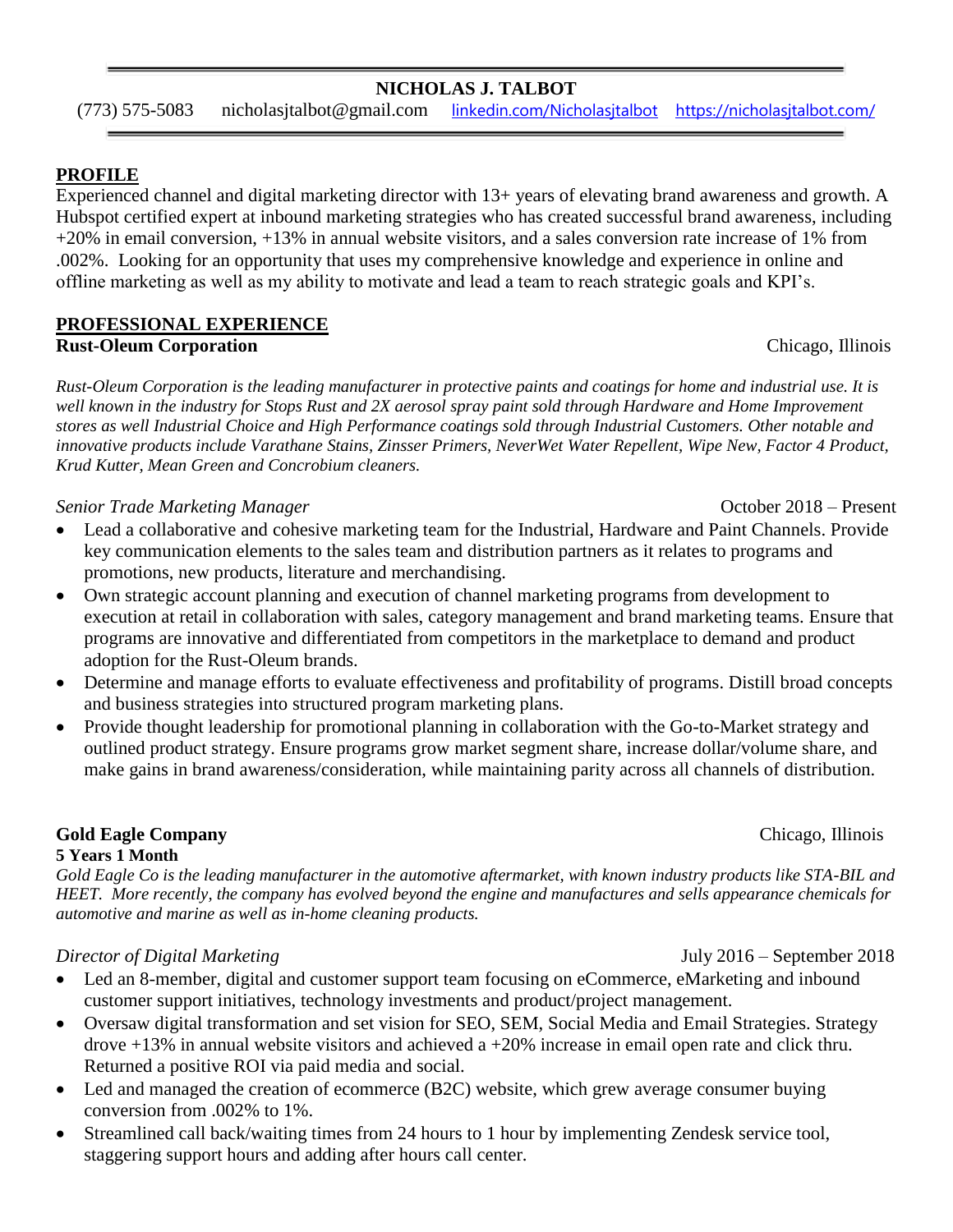- Oversaw the successful onboarding of newly acquired, TriNova, a \$6M dollar brand. Motivated and organized the 5 main divisions with management responsibilities.
- Member of the Executive Coordinating Leadership Team, a small working group who determined strategic direction for the company.

## *Director of Channel Marketing* **September 2013** – July 2016

- Created first comprehensive channel marketing division for the organization, including developing 4-person team and implementing best practices for distribution across retail, Omni and eCommerce channels.
- Developed and executed channel marketing plans, boosting revenue plans by 7% YoY while growing market share (NPD) by 3% and maintaining profit margin and a \$1.5M budget.
- Generated \$3.5M revenue in new distribution for appearance line across Amazon and Advance Auto.
- Developed, managed and executed integrated programs and campaigns from conception to creative development, using customer insights, marketing touch points to maximize ROI and align with strategy.
- Presented to internal and external constituents as well as provided training and preparation to senior leadership for key client meetings.
- Awarded the 2014 Leadership Award for creation and successful expansion of channel marketing division.

**9 Years 8 Months**

*The Robert Bosch Tool Corporation is composed of industry-leading brands, including Bosch, Dremel, CST Berger, Rotozip and Vermont American. Renowned for innovation, versatility, ease of use, durability and performance, Bosch tools are sold through tool specialists, hardware stores, mass merchants, and home improvement centers.*

- Produced revenue in excess of \$35M, exceeding quarterly goals by 20%, which led to 100% YoY increase with new product distribution inside The Home Depot.
- Provided strategic direction to sales project management teams and 156 outside sales representatives.
- Managed cross-functional teams in development of product road maps, product mix, life cycle management, POG's, KPI's and analysis.
- Developed and presented long-term and short-term product and promotion solutions to inside C-level stakeholders, Channel, Brand and Product Marketing teams to build transparency.
- Cultivated long term partnerships via joint business planning meetings with Merchants, Regional Merchants, Regional Vice-presidents and District Managers for the Home Depot.

- Managed cross-functional teams to build business brand preferences through price management, value, product tie-ins and cooperative advertising strategies.
- Built a \$50M revenue stream from \$32M while managing a budget through the development and use of sales materials, merchandising systems, collateral materials and product support tools, leading to an +50% growth in less than 3 years.
- Developed and sustained brand marketing communication to national sales representatives on product information, programs, events and all other brand initiatives.
- Created and executed field events, trade shows and development of the annual business plan.
- Named 2010 Channel Marketing Manager of the Year.

## *National Account Business Development Manager* March 2008-August 2008

 Developed and executed presentations for national accounts. Coordinated all sales meetings and product lines reviews.

# **Robert Bosch Tool Corporation**

# *National Sales Manager* January 2013 – September 2013

*Channel Marketing Manager* **August 2008** – December 2012